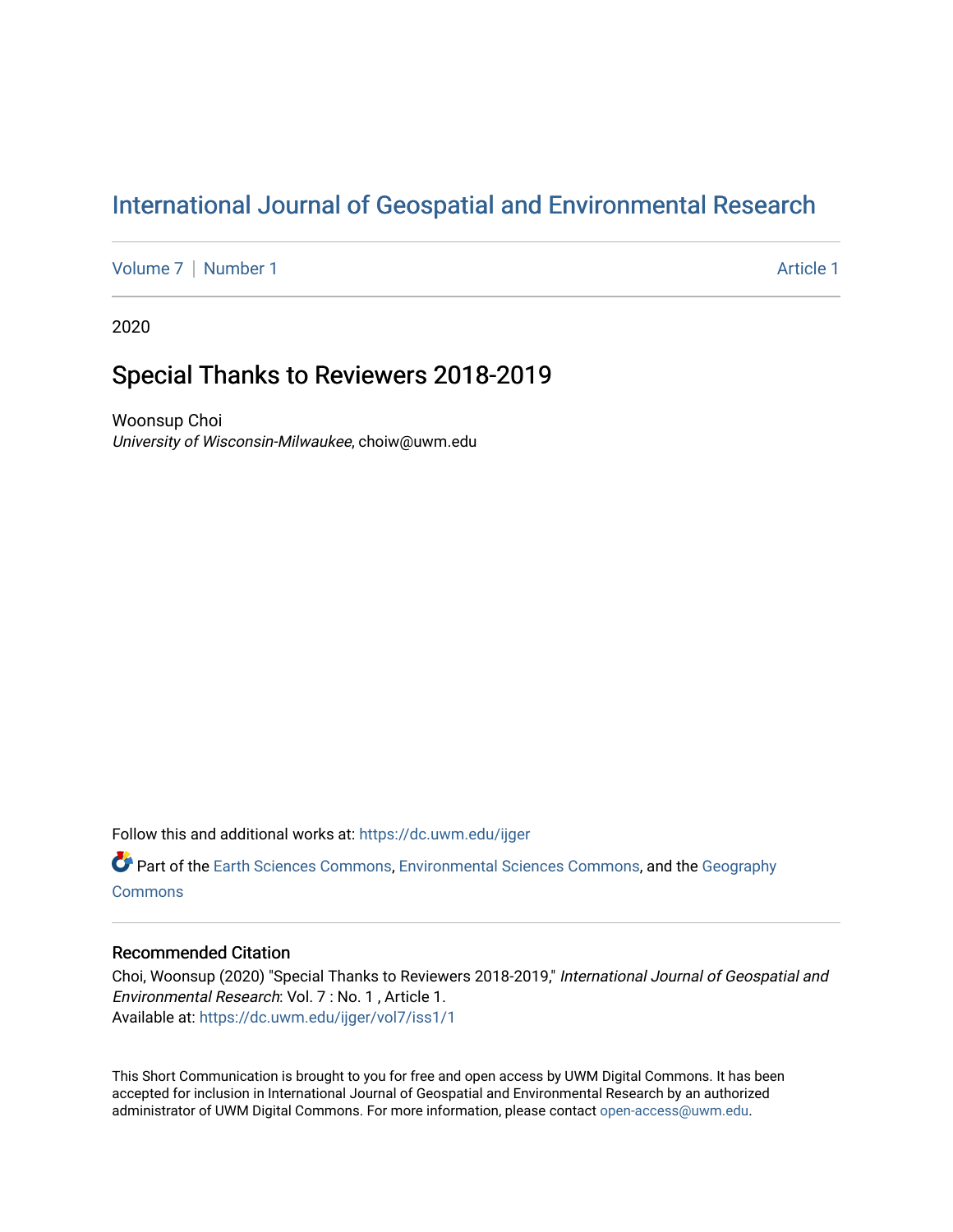### Special Thanks to Reviewers 2018-2019

#### Abstract

Sincere thanks are extended to the following individuals who reviewed manuscripts submitted to the International Journal of Geospatial and Environmental Research during the period of 1 January 2018 to 31 December 2019.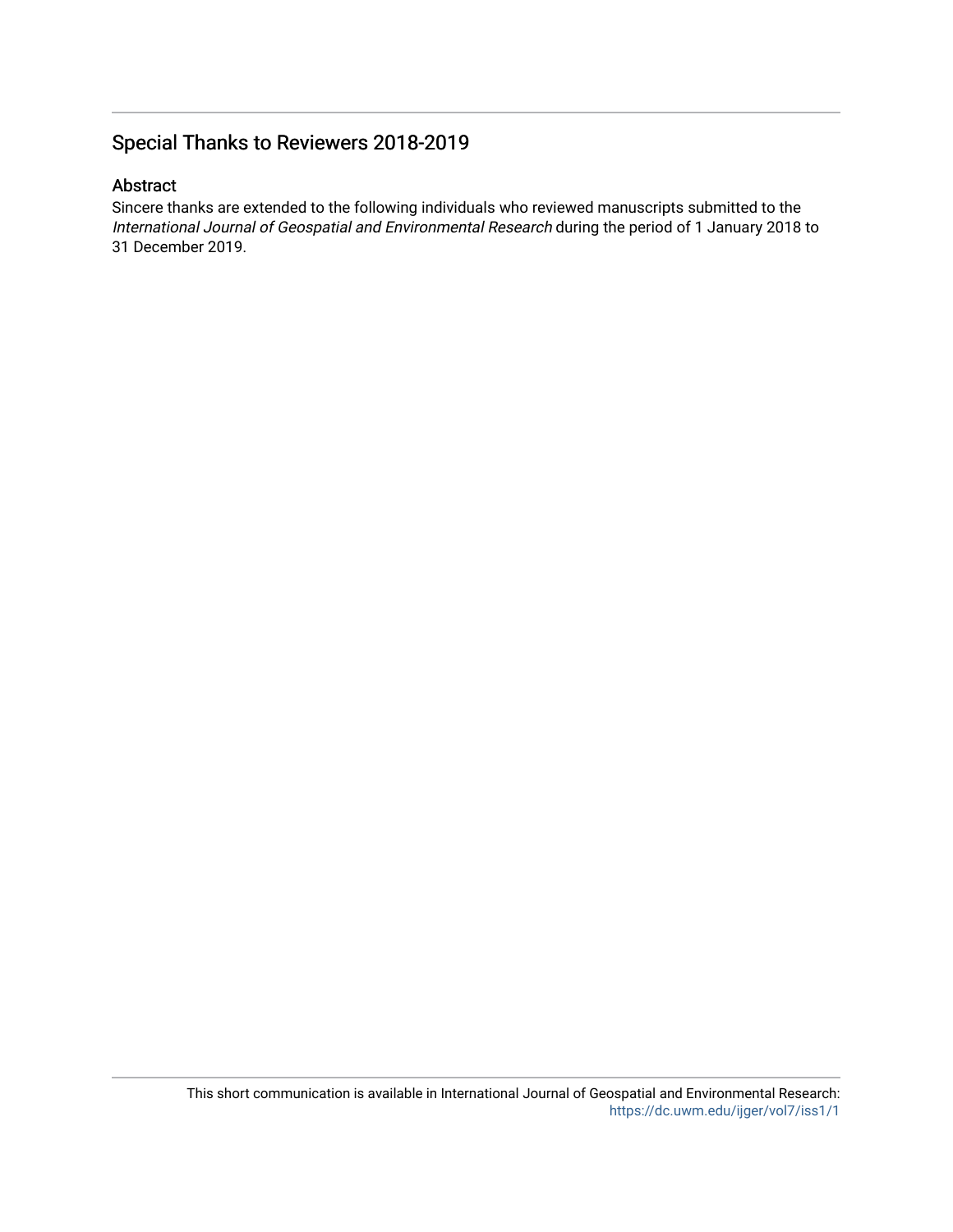Sincere thanks are extended to the following individuals who reviewed manuscripts submitted to the *International Journal of Geospatial and Environmental Research* during the period of 1 January 2018 to 31 December 2019. The names are spelled as registered in the journal Web site. For corrections or additions, please contact the Editor.

Bin Jiang Caroline H. McClure Chengbin Deng Daehyun Kim Daniel R. Unger Danielle Mitchell David Dorrell Dongmei Chen Dwi Angga Oktavianto Esra Ozdenerol Gi-Choul Ahn Greg Rybarczyk Heejun Chang Herbert Hambati Hyejin Yoon Hyowon Ban Injeong Jo Inyoung Jang Jae Joon Jeong James L. Wilson Jinmu Choi Jun Tu Jung Eun Hong Jung-Ho Lee Kangsan Lee Kristin M Sziarto Leo C. Zulu Leonia John Raphael Li An Li Li Lisa K. Millsaps Majid Ali Mary Curtis Mauro Di Luzio Michael A. Niedzielski Misun Hur Paul A. Lorah Paul Chipangura Robert Bednarz Ronaldo G. Duarte Rui Zhu Sarah Bednarz